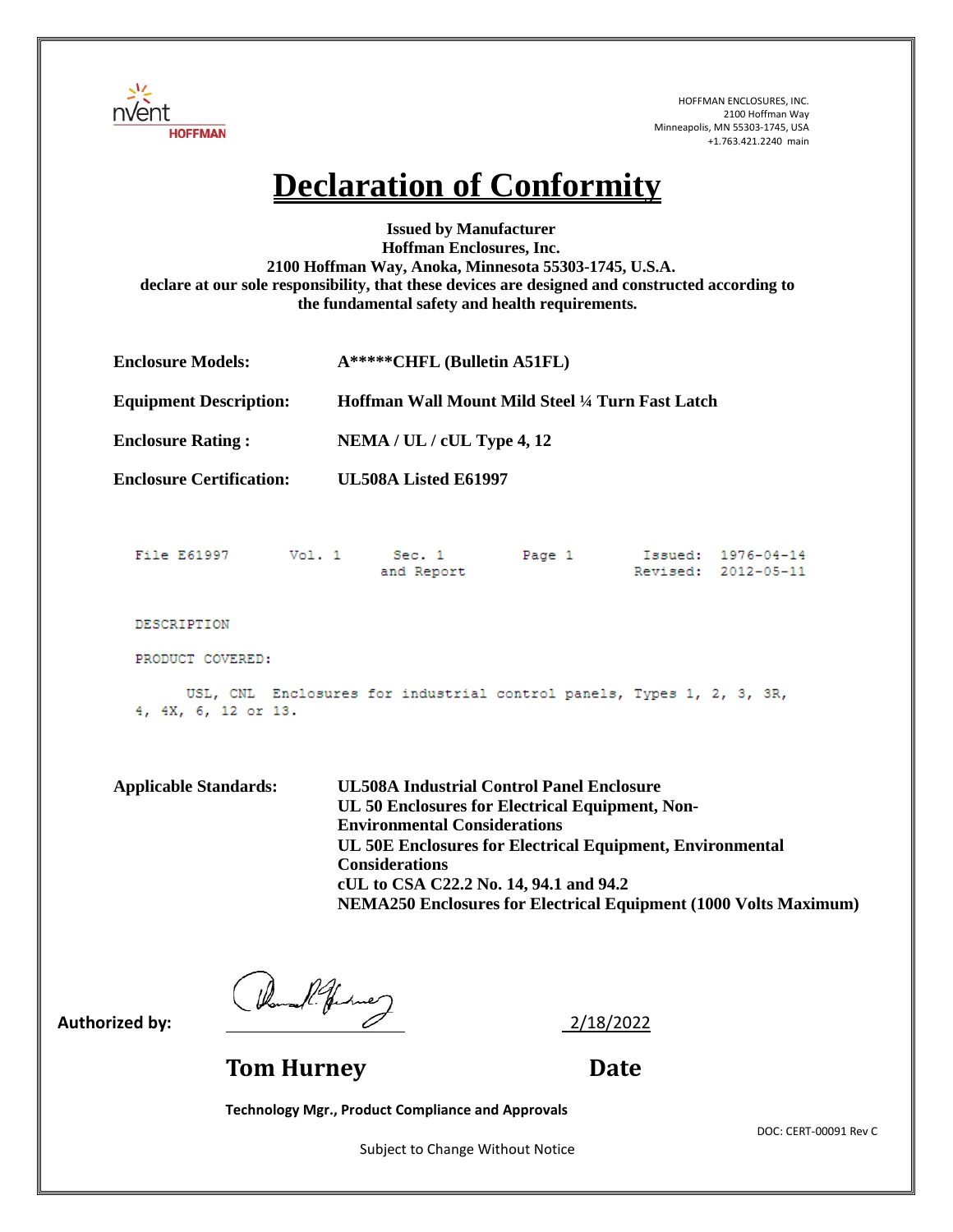October 20, 2015



Mr. Glen Kampa HOFFMAN ENCLOSURES, INC. 2100 Hoffman Way Anoka, MN 55303

Our Reference: File E61997

## **Subject: Reason that Listed UL508A (CCN: NITW/NITW7) enclosures do not have model nos.**

Dear Mr. Kampa:

You recently asked why enclosure model numbers do not appear on your UL Certification or in the Online Certification Directory which can be found at **[www.ul.com](http://www.ul.com/)**. Your file E61997 is covered under the category for Industrial Control Panels, UL category control number (CCN) NITW. This category also covers Industrial Control Panel Enclosures. NITW is what we refer to as a Type L category.

Products covered under Type L categories are not required to be marked with a Model, Catalog or Part Number as are products covered under Type R categories (Type R service covers many Listed products and all Recognized Components (like yours covered under NITW2)). Because of this, we're not allowed to add Model numbers to our Listing Information System which populates the OCD.

It is important to note that the presence of the UL Listing Mark on the product is evidence that it is Listed. Appearance of a Model Number in the OCD is not a substitute for that.

Please let me know if you have any questions.

If you have any questions, please do not hesitate to contact us.

Your business is very important to us and if there is any additional information that we may provide to you about the investigation or UL's other services, please do not hesitate to contact us.

.

Nicholas Boten William Bartunek Engineering Associate Senior Staff Engineer Tel: 847-664-3279 Energy & Power Technologies

Sincerely, Sincerely,  $\mathsf{Re}(\mathsf{Re}(\mathsf{Re}(\mathsf{Re}(\mathsf{Re}(\mathsf{Re}(\mathsf{Re}(\mathsf{Re}(\mathsf{Re}(\mathsf{Re}(\mathsf{Re}(\mathsf{Re}(\mathsf{Re}(\mathsf{Re}(\mathsf{Re}(\mathsf{Re}(\mathsf{Re}(\mathsf{Re}(\mathsf{Re}(\mathsf{Re}(\mathsf{Re}(\mathsf{Re}(\mathsf{Re}(\mathsf{Re}(\mathsf{Re}(\mathsf{Re}(\mathsf{Re}(\mathsf{Re}(\mathsf{Re}(\mathsf{Re}(\mathsf{Re}(\mathsf{Re}(\mathsf{Re}(\$ 

Nicholas BotenWilliam Bartunek

E-mail: nicholas.[f.boten@ul.com](mailto:boten@ul.com) E-mail: william.[n.bartunek@ul.com](mailto:bartunek@ul.com)